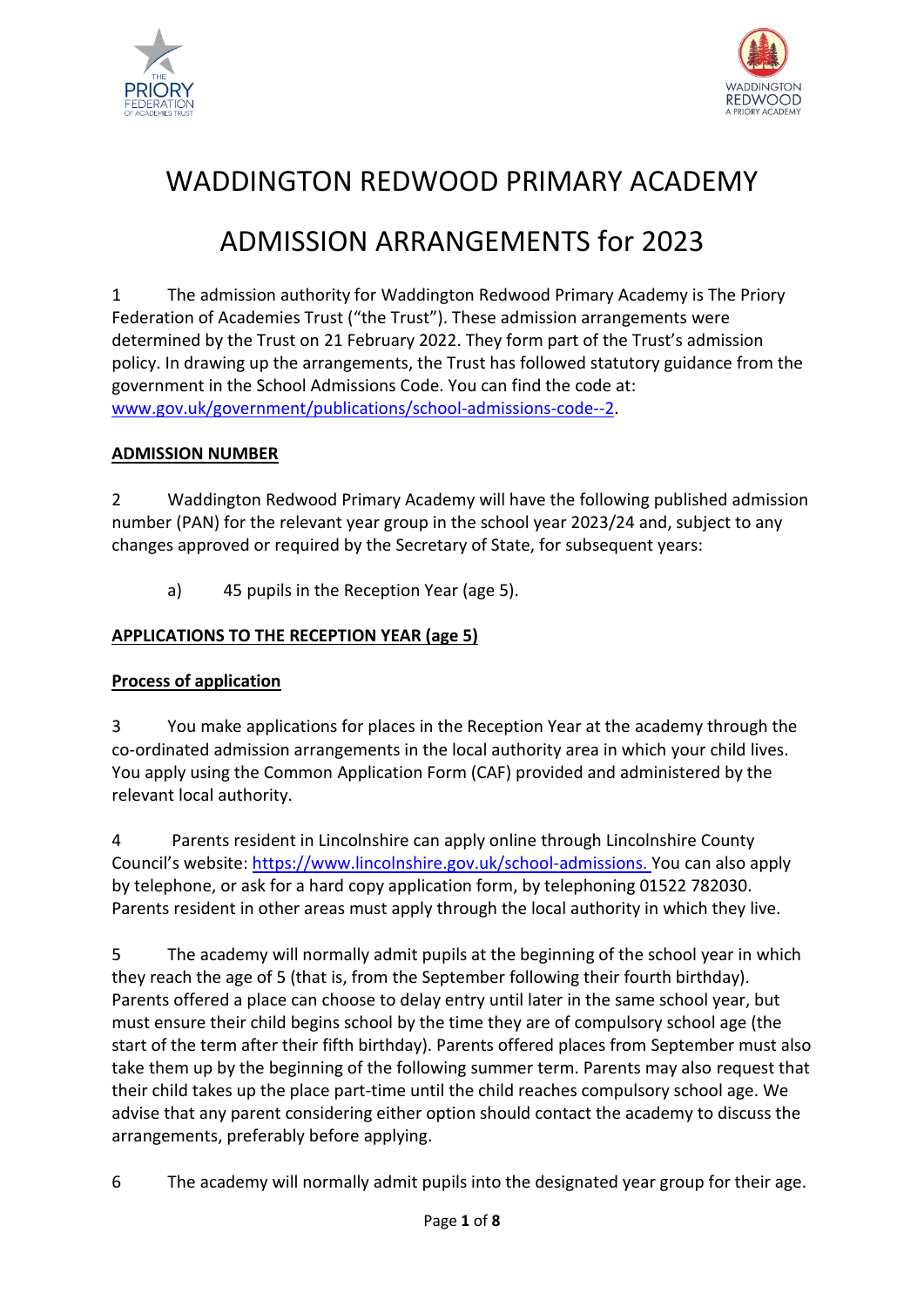



The academy will, however, consider applications from summer-born children (born after 1 April) to begin school in Year the Reception Year in the following September when they are five, rather than with their designated age group. In addition to completion of the CAF, these applications need to be made in writing, giving one or more reasons for the request. Any parent considering this should contact the academy to discuss the implications of this arrangement before applying. Each application will be dealt with individually to ensure all the circumstances are taken into account when making a decision. In coming to a conclusion, the academy will consider a range of evidence, including that provided by the parent, and take account of:

- the parent's views
- any available information about the child's academic, social and emotional development
- where relevant, their medical history and the views of a medical professional
- whether they have previously been educated out of their normal age group
- any evidence that the child may naturally have fallen into a lower age group if it were not for being born prematurely
- the views of the headteacher.

7 Waddington Redwood Primary Academy will use the following timetable for applications each year (exact dates within the months may vary from year to year) which, whenever possible, will fit in with the common timetable agreed by the Lincolnshire local authority:

- a) By 1 September Waddington Redwood Primary Academy will publish in its prospectus information about the arrangements for admission, including oversubscription criteria, for the following September (for example in September 2022 for admission in September 2023). This will include details of open evenings and other opportunities for prospective pupils and their parents to visit the academy.
- b) By the end of November Waddington Redwood Primary Academy will provide opportunities for parents to visit the academy.
- c) By 15 January parents complete the CAF and return it to the relevant local authority to administer
- d) Between 15 January and 15 April
	- the local authority sends application information to the academy for consideration
	- Waddington Redwood Primary Academy sends a list of pupils to be offered places by the Trust to the local authority.
- e) 16 April the relevant local authority will make the offers of places to parents of pupils joining primary provision on behalf of the Trust, as required by the School Admissions Code. If we are not able to offer a place, you can appeal against that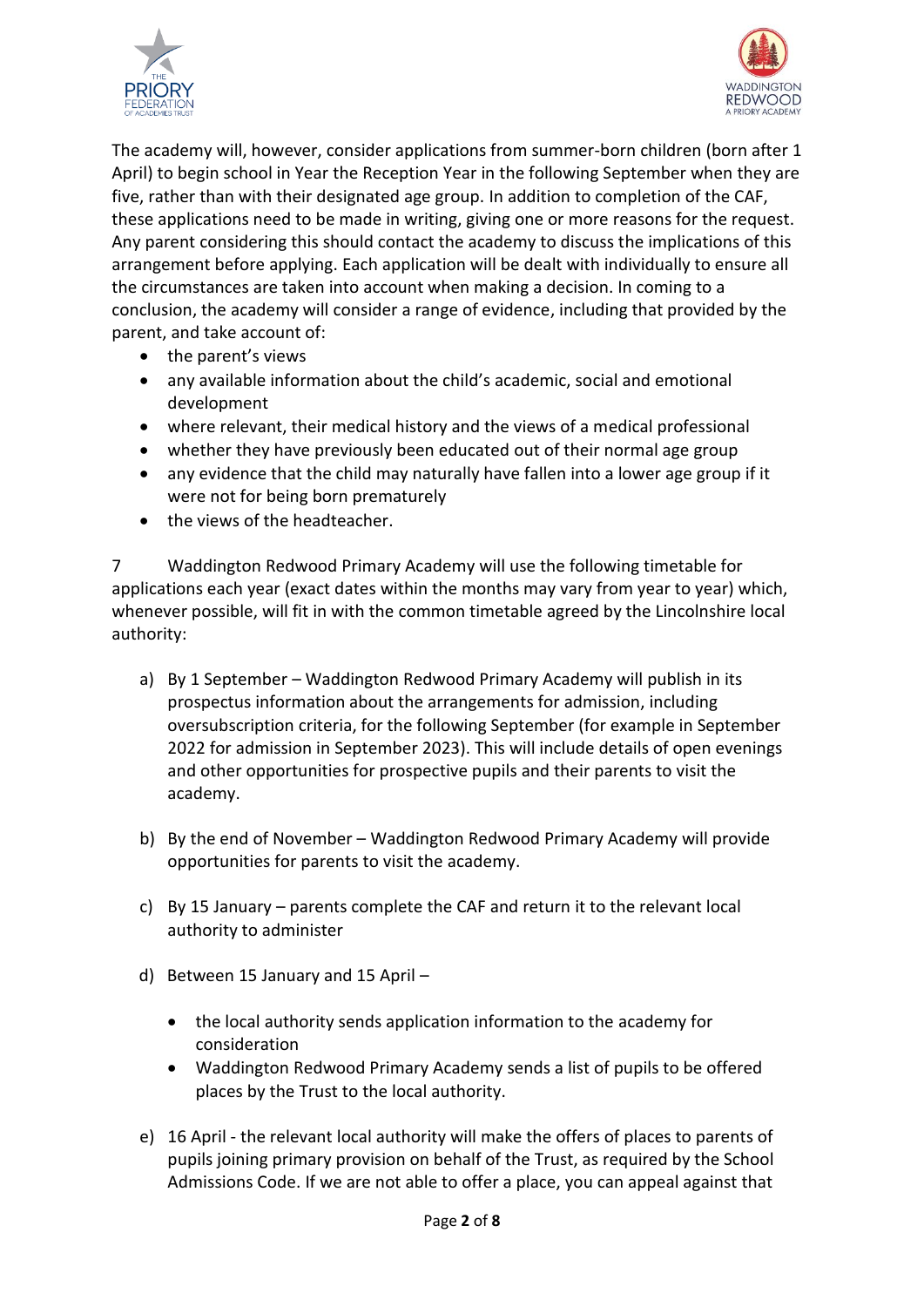



decision.

## **Admission criteria for the Reception Year (age 5)**

8 Waddington Redwood Primary Academy will consider all applications for places at the academy. Where the number of applications is less than or equal to the published admission number, we will offer places to all those who have applied.

9 Where the number of applications is greater than the published admission number, Waddington Redwood Primary Academy will first accept all pupils with an education, health and care (EHC) plan (as defined in the *Children and Families Act 2014*) that names the academy.

## **Oversubscription criteria for the Reception Year**

*The terms used in the following paragraph are explained in detail in a set of definitions at the end of these arrangements.*

10 After the admission of pupils with EHC plans that name the academy, we will consider applications for the remaining places against the criteria set out below.

*The criteria will be applied in the order in which they are set out. If applying any criterion would result in the year group being oversubscribed, the subsequent criteria will be applied, in order, to decide which applicants will be admitted.*

- a. looked after children, or previously looked after children
- b. siblings of pupils who are on the roll of the academy at the time of the application
- c. children of a member of staff of the academy who has been employed at the academy for two or more years at the time of the application, or who has been appointed to a vacant post for which there is a demonstrable skill shortage.
- d. children for whom the academy is the nearest state-funded school to their home address that provides education in this year group, measured by straight-line distance
- e. children who live nearest to the academy measured by the straight-line distance from the child's home address to the academy's main entrance.

*In the event that two or more applicants under criterion 10e live the same straightline distance from the academy, the place or places will be allocated at random by a person independent of the academy and the local authority.*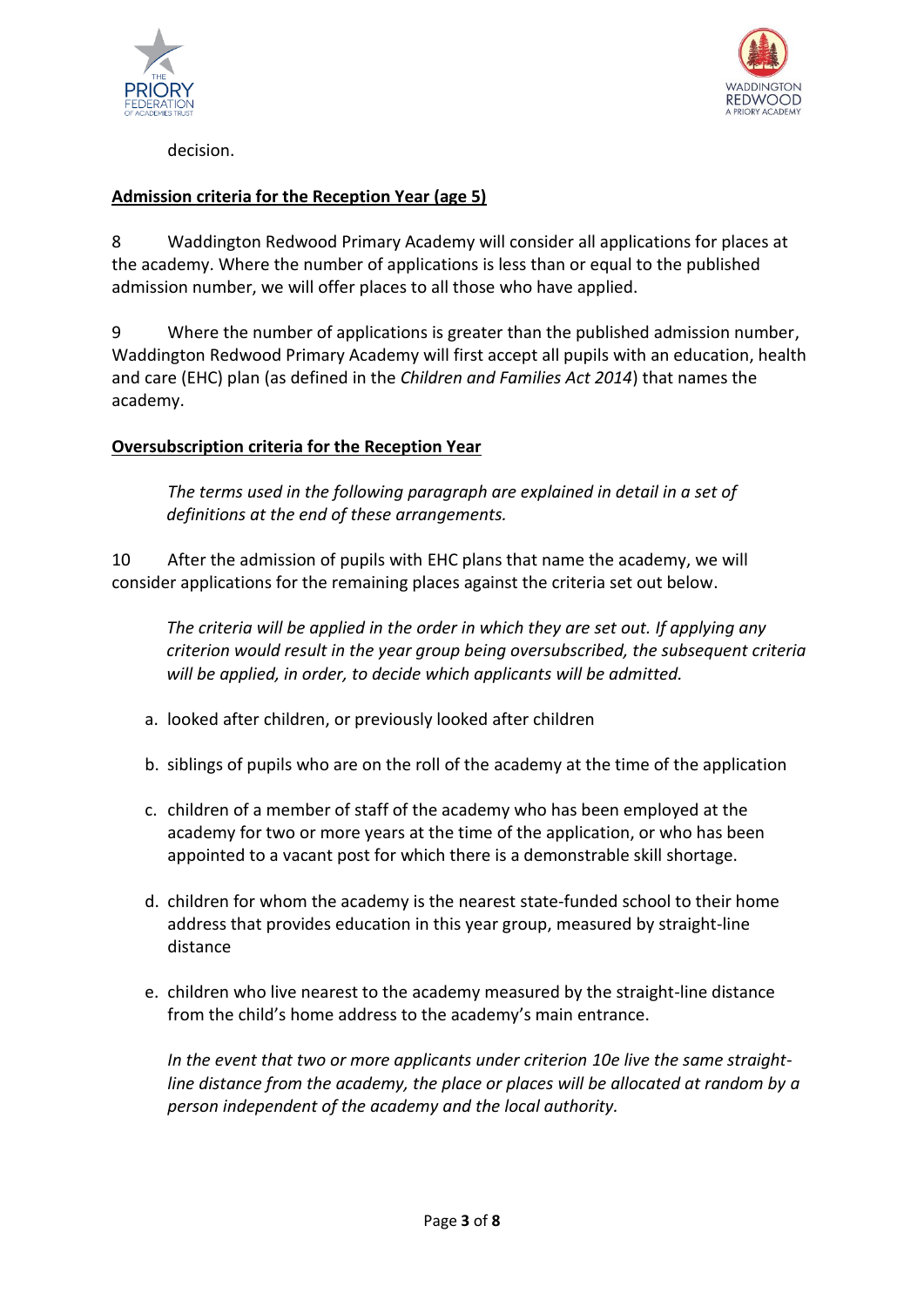



## **IN-YEAR ADMISSIONS**

11 The academy will consider all applications to year groups in which the academy provides education. If the Academy is able to provide a place in a year group without prejudicing the efficient provision of education or use of resources, then the Academy will admit the child. In the event that such an application would cause an infant class (Reception Year, Year 1 and Year 2) to be unlawfully large, it may be necessary to refuse a place.

12 If there are more applications than places then the same oversubscription criteria set out for the Reception Year above will be used to decide who should be offered places.

13 You should make in-year applications through Lincolnshire County Council or directly to the academy. You can apply online at [https://www.lincolnshire.gov.uk/school](https://www.lincolnshire.gov.uk/school-admissions)[admissions](https://www.lincolnshire.gov.uk/school-admissions). Details of Lincolnshire's coordinated scheme for in-year admissions can be found at [https://www.lincolnshire.gov.uk/school-admissions/apply-move-school.](https://www.lincolnshire.gov.uk/school-admissions/apply-move-school) You can also apply by telephone on 01522 782030, or you can ask for a hard copy application form by telephoning 01522 782030 or emailin[g schooladmissions@lincolnshire.gov.uk.](mailto:schooladmissions@lincolnshire.gov.uk) Hard copy applications can be returned to Lincolnshire County Council or to the academy.

14 We will aim to respond within 10 school days but you will always be notified in writing of the outcome of your application within 15 school days. If we are not able to offer a place, you can appeal against that decision.

## **ADMISSION OF PUPILS OUTSIDE THEIR NORMAL AGE GROUP**

14 The academy will normally admit pupils into the designated year group for their age. Parents may seek a place for their child outside their normal age group if, for example, the child is gifted or talented, or has experienced significant problems such as ill health. As well as completion of the CAF, these applications need to be made in writing, giving one or more reasons for the request. Any parent considering this should contact the academy to discuss the implications of this arrangement before applying. Each application for admission outside the normal age group will be dealt with individually to ensure all the circumstances are taken into account when making a decision. In coming to a decision, the academy will consider a range of evidence as set out in the School Admissions Code, including that provided by the parent, and take account of:

- the parent's views
- any available information about the child's academic, social and emotional development
- where relevant, their medical history and the views of a medical professional
- whether they have previously been educated out of their normal age group
- any evidence that the child may naturally have fallen into a lower age group if it were not for being born prematurely
- the views of the headteacher.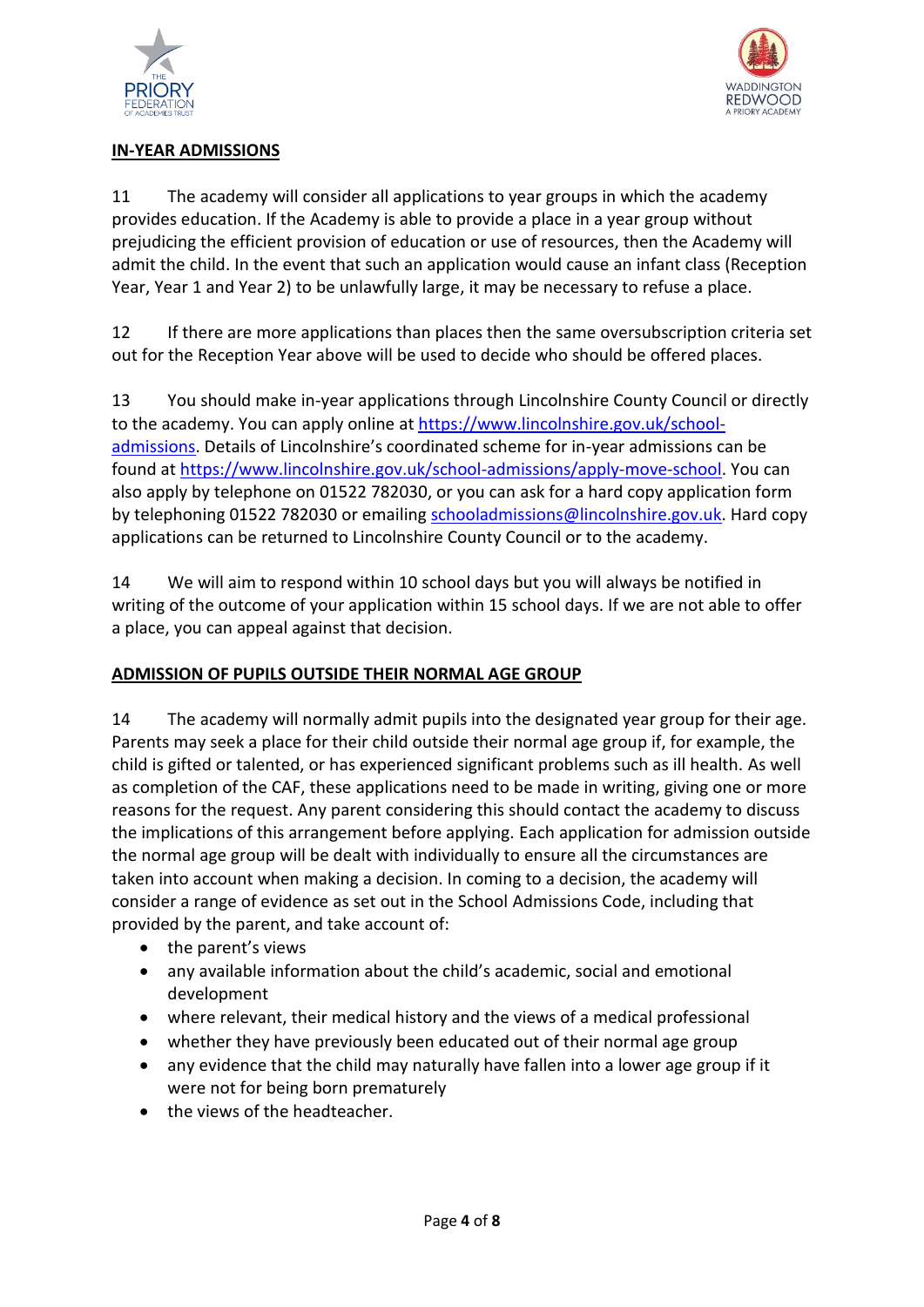



## **CHILDREN OF UK MILITARY PERSONNEL**

16 The Trust aims to support the military covenant by removing any disadvantage to UK service personnel (UK Armed Forces) moving to the area or Crown Servants returning from overseas to live in the area. The Trust will not refuse a place to a child of relocating service personnel or returning Crown Servants solely because the family does not yet have an intended address or does not yet live in the area. For all applications, the Trust will:

- a) process an application in advance of a move to the area provided it is accompanied by an official letter that declares a relocation date
- b) use the address where the child will live when applying the oversubscription criteria, as long as the parents provide some evidence of their intended address, or a Unit or quartering address where the parent requests this.

*Evidence of an intended residential address, such as a tenancy agreement or mortgage statement, will be required.* 

- 17 For late applications and in-year applications the Trust will also consider whether:
	- a) an application from that address would normally succeed in an oversubscribed year
	- b) any child on the reserve list has a higher priority under the oversubscription criteria
	- **c)** the admission of another child would seriously prejudice the provision of efficient education or the efficient use of resources.

## **OPERATION OF WAITING LISTS**

18 The academy will operate a waiting list (sometimes called a reserve list) until 31 December each year for all unsuccessful applicants for each year group in which the academy provides education. A child's position on a waiting list will be determined solely in accordance with the oversubscription criteria set out for the relevant year group above.

19 The waiting list for the normal intake to the Reception Year at the start of the school year is managed by Lincolnshire local authority's School Admissions Team from 16 April until the end of August each year. If we refuse a place at the academy during this period, your child is automatically placed on the waiting list, unless your child has been offered a place in a higher preference school. After the beginning of September each year the waiting list is managed by the academy.

20 Where places become available the academy will allocate places to children on the waiting list in the order determined by the oversubscription criteria, irrespective of the time they have been on the waiting list. Children can move up or down the waiting list because the list will be reordered in accordance with the oversubscription criteria every time there is a new applicant, an applicant's details change or an applicant leaves the waiting list. You will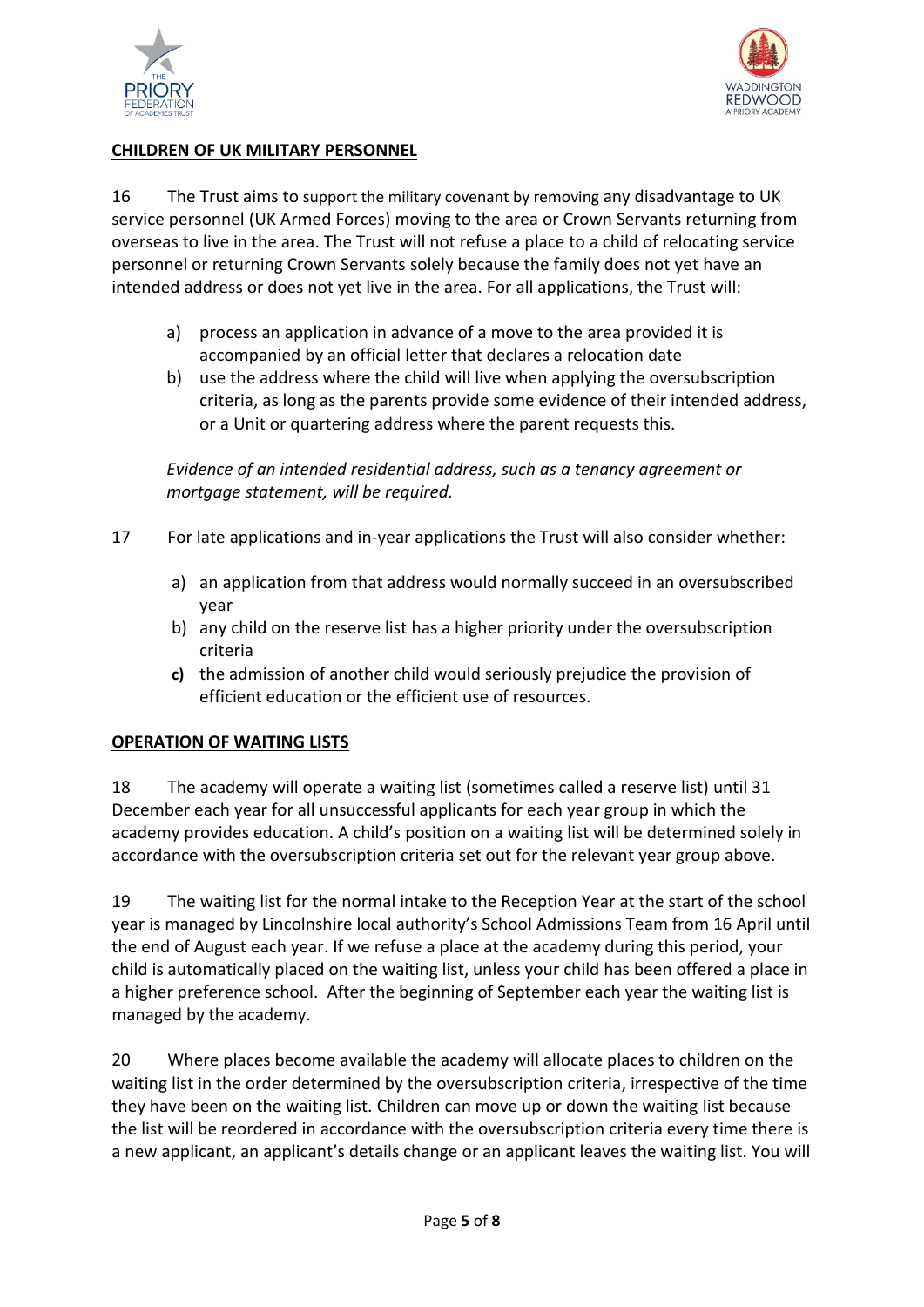



need to inform the academy of your new address and any other new contact details if you move house while on the waiting list.

21 Once the waiting list has closed in each year group on 31 December, you will need to reapply if you wish your child to join the academy at a subsequent point.

## **RIGHT OF APPEAL**

22 You have the right to appeal to an Independent Appeal Panel if your child is refused a place at the academy in any year group. Parents and carers will be informed of the reason why admission was refused. The appeal panel is set up under the School Admission Appeals Code. The decision of the independent panel is binding on all parties. Details of how to make an appeal will be provided when a parent is informed of a decision to refuse their child a place at the academy.

## **FAIR ACCESS PROTOCOL**

23 The academy and Trust will participate fully in the Lincolnshire local authority's *Fair Access Protocol*, which makes sure that unplaced children, especially the most vulnerable children, are offered a place at a suitable school as quickly as possible. This can involve admitting children to schools or year groups that are already full. Children allocated a place under the *Fair Access Protocol* take precedence over those on a waiting list or awaiting the outcome of an appeal.

## **CONCERNS ABOUT APPLICATIONS**

24 As the admission authority for the academy, the Trust has the right to investigate any concerns it has about an application. The Trust may withdraw an offer of a place if it is found that parents have made a fraudulent claim or provided intentionally misleading information, such as a false address. The Trust reserves the right to check any information provided so it can apply the oversubscription criteria accurately and fairly.

## **DEFINITIONS**

## *Looked after children and previously looked after children*

*25 A looked after child is a child who is (a) in the care of a local authority, or (b) being provided with accommodation by a local authority in the exercise of their social services functions (see the definition in Section 22(1) of the Children Act 1989) at the time of making an application to a school.*

*26 Previously looked after children are children who were looked after, but ceased to be so because they were adopted (or became subject to a child arrangements order or special guardianship order), including those children who appear to the Trust to have been in state care outside of England and ceased to be in state care as a result of being adopted. A child is regarded as having been in state care outside of England if they were in the care of or were*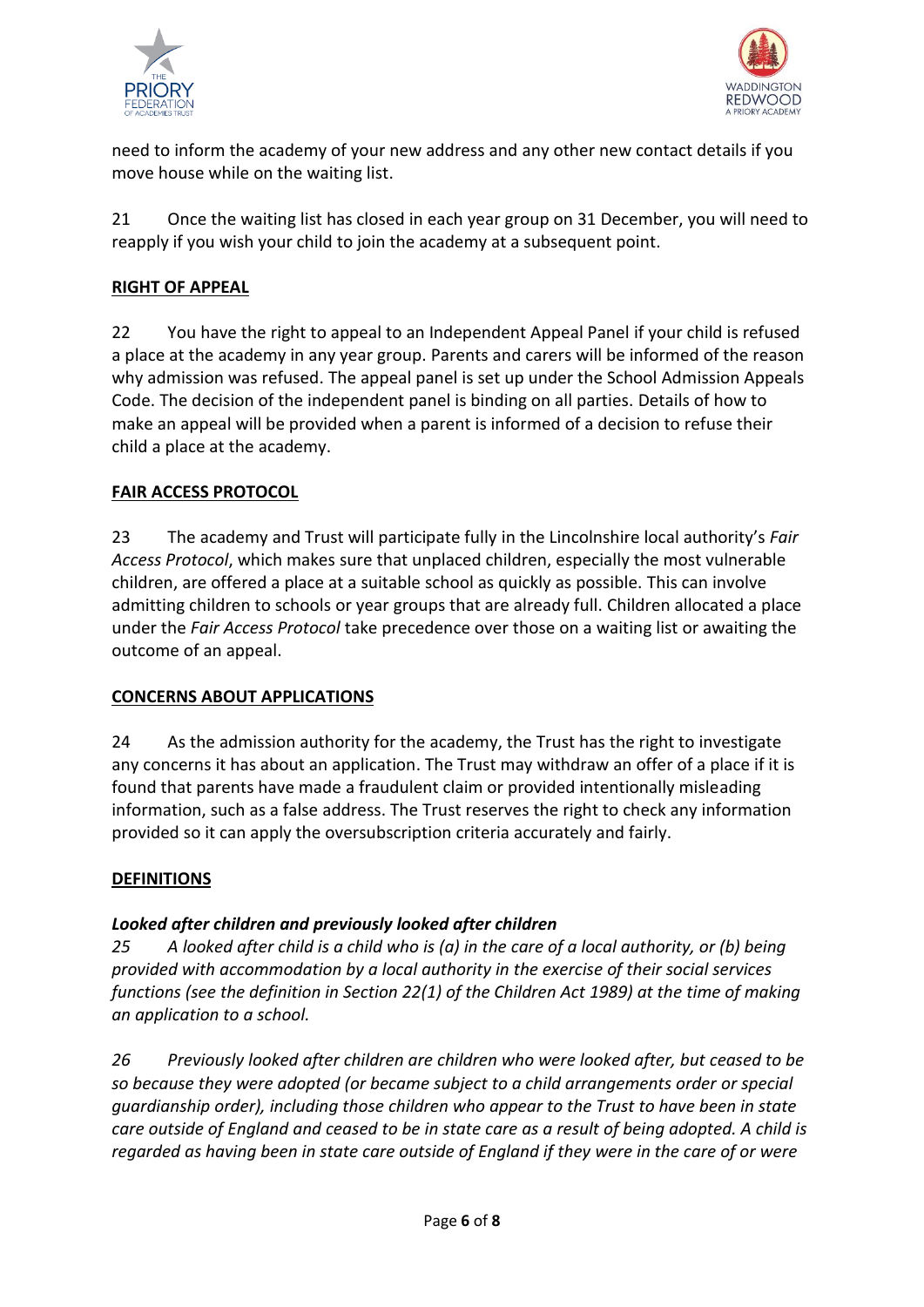



*accommodated by a public authority, a religious organisation, or any other provider of care whose sole or main purpose is to benefit society.*

*27 Previously looked after children includes children who were adopted under the Adoption Act 1976 (see section 12 adoption orders) and children who were adopted under the Adoption and Children Act 2002 (see section 46 adoption orders).* 

*28 Child arrangements orders are defined in section 8 of the Children Act 1989, as amended by section 12 of the Children and Families Act 2014. Child arrangements orders replace residence orders and any residence order in force prior to 22 April 2014 is deemed to be a child arrangements order.* 

*29 Section 14A of the Children Act 1989 defines a 'special guardianship order' as an order appointing one or more individuals to be a child's special guardian (or special guardians).*

## *Siblings*

- *30 A sibling is defined as:*
	- *a natural brother or sister, whether or not a resident in the same household*
	- *another child normally in residence for the majority (more than 50%) of term time in the household for whom the adult in the household has parental responsibility as defined in the Children Act 1989 (for example, adopted siblings, half-brothers and sisters, step-brothers or sisters, and foster brothers or sisters)*
	- *any child in the household where an adult is defined as a parent for the purposes of section 576 of the Education Act 1996.*

*31 In the case of twins or other children from multiple births and where fewer places are available than requested, the applications will be considered together as one application. The academy will then admit all the applicants, including in infant classes, where it would be an exception to the infant class size limit, unless this would prejudice the efficient provision of education or use of resources.*

*32 In the case of more than one sibling not from a multiple birth applying to join the same year group and where only one place is available, the applications will be considered together as one application. The academy will then admit all the applicants, except in infant classes, where the infant class size limit still applies, or where this would prejudice the efficient provision of education or use of resources. In these circumstances, only one place would be offered.*

## *Children of Staff*

*33 Staff means an employee of the Priory Federation of Academies Trust who is deployed for the largest proportion of their working time at Waddington Redwood Primary Academy. If the staff member is deployed for equal amounts of time at more than one of the Trust's academies, then the staff member can select one, and only one, of these academies as the academy at which they work.*